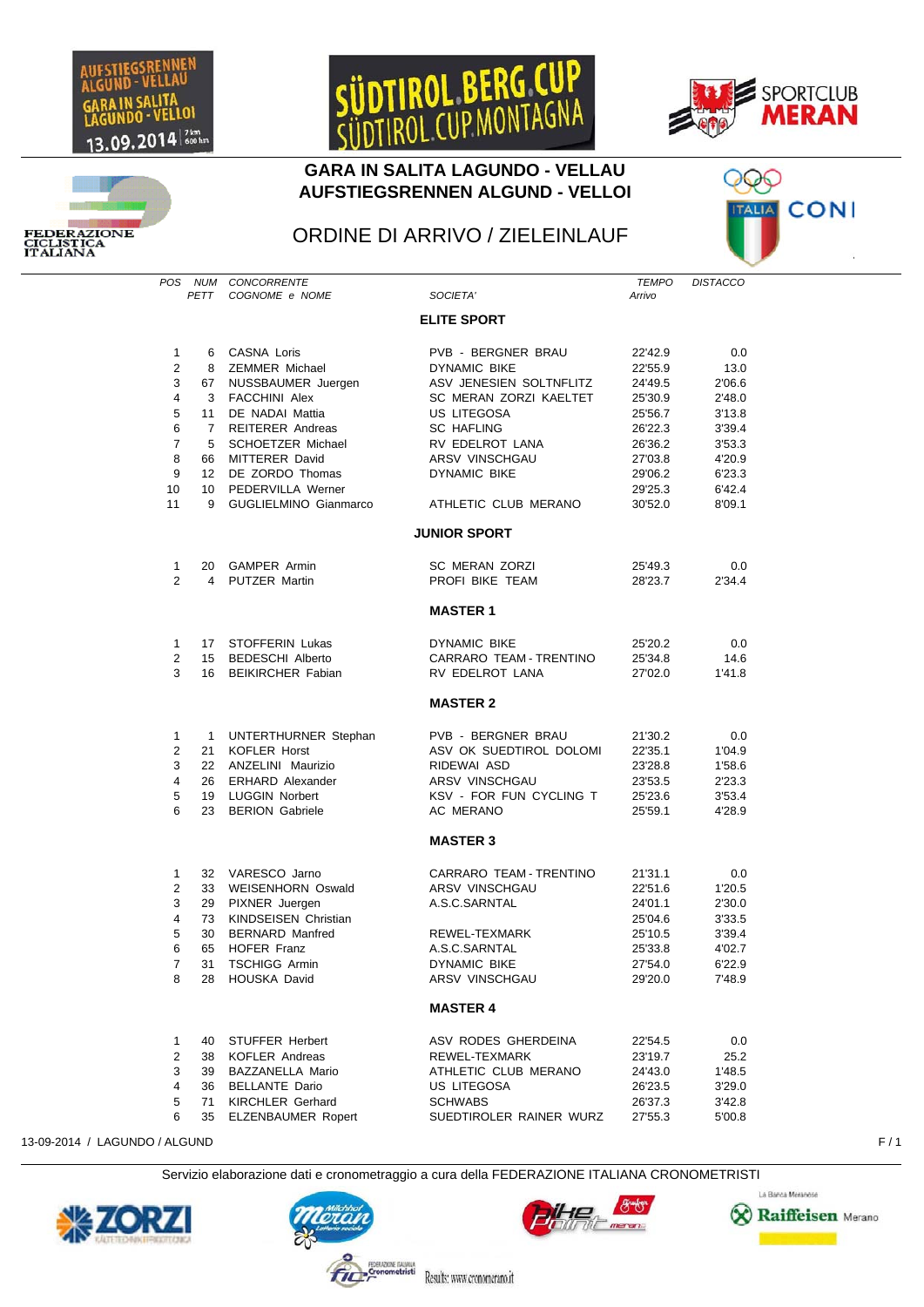|                               |              | POS NUM CONCORRENTE                              |                                               | <b>TEMPO</b>       | <b>DISTACCO</b>  |     |
|-------------------------------|--------------|--------------------------------------------------|-----------------------------------------------|--------------------|------------------|-----|
|                               | PETT         | COGNOME e NOME                                   | SOCIETA'                                      | Arrivo             |                  |     |
| $\overline{7}$                |              | 42 DI CARLO Franco                               | TEAM ZANOLINI BIKE                            | 28'41.9            | 5'47.4           |     |
|                               |              |                                                  | <b>MASTER 5</b>                               |                    |                  |     |
| $\mathbf{1}$                  | 68 -         | SCHAFFERER Erich                                 | TOM.SILLER.AT                                 | 22'46.8            | 0.0              |     |
| $\overline{2}$                | 44           | LINARDI Tarcisio                                 | PVB - BERGNER BRAU                            | 23'06.8            | 20.0             |     |
| 3                             |              | 62 WEBBER Gabriele                               | CC ROTALIANO                                  | 24'10.8            | 1'24.0           |     |
| 4                             | 50           | INSAM Ludwig                                     | ASV RODES GHERDEINA                           | 25'31.9            | 2'45.1           |     |
| 5<br>6                        | 48<br>43     | LAGEDER Theodor<br>MOLL Markus Stefan            | REWEL-TEXMARK<br>ARBO RC BIKE-POINT INNS      | 26'06.2<br>26'13.5 | 3'19.4<br>3'26.7 |     |
| $\overline{7}$                |              | 69 CARESIA Patrizio                              |                                               | 26'51.6            | 4'04.8           |     |
| 8                             |              | 45 FERRAZZI Urbano                               | <b>SC MERAN</b>                               | 27'15.5            | 4'28.7           |     |
| 9                             | 47           | SMANIOTTO Luca                                   | DYNAMIC BIKE                                  | 28'01.7            | 5'14.9           |     |
| 10                            | 49           | <b>GROSS Manfred</b>                             | A.S.C.SARNTAL                                 | 32'11.7            | 9'24.9           |     |
|                               |              |                                                  | <b>MASTER 6</b>                               |                    |                  |     |
| $\mathbf{1}$                  |              | 51 BERNARD Nikolaus                              | DYNAMIC BIKE                                  | 27'10.5            | 0.0              |     |
| 2                             |              | 72 HELFER Kurt Johann                            | RV EDELROT LANA                               | 27'34.4            | 23.9             |     |
| 3                             |              | 64 TEVINI Giuseppe                               |                                               | 28'04.6            | 54.1             |     |
| 4                             |              | 63 MAYREGGER Guenther                            | ARBO RC BIKE-POINT INNS                       | 30'16.6            | 3'06.1           |     |
|                               |              |                                                  | <b>MASTER 7</b>                               |                    |                  |     |
| $\mathbf{1}$                  |              | 52 VIGL Alois                                    | REWEL-TEXMARK                                 | 22'31.6            | 0.0              |     |
|                               |              |                                                  | <b>MASTER 8</b>                               |                    |                  |     |
| $\mathbf{1}$                  |              | 57 COMI Adriano                                  | CIRC.CASSA RISPARMIO                          | 28'03.2            | 0.0              |     |
| $\overline{2}$                |              | 54 DAL BOSCO Ermanno                             | A.B.C. EGNA NEUMARKT                          | 33'41.0            | 5'37.8           |     |
| 3                             |              | 56 SOZZI Silvano                                 | AMICI UDACE TRENTO                            | 41'49.7            | 13'46.5          |     |
| $\mathbf{1}$                  | $\mathbf{1}$ | UNTERTHURNER Stephan                             | PVB - BERGNER BRAU                            | 21'30.2            | 0.0              |     |
| $\overline{c}$                |              | 32 VARESCO Jarno                                 | CARRARO TEAM - TRENTINO                       | 21'31.1            | 0.9              |     |
| 3                             |              | 52 VIGL Alois                                    | REWEL-TEXMARK                                 | 22'31.6            | 1'01.4           |     |
| 4                             | 21           | KOFLER Horst                                     | ASV OK SUEDTIROL DOLOMI                       | 22'35.1            | 1'04.9           |     |
| 5<br>6                        | 6<br>68      | CASNA Loris<br><b>SCHAFFERER Erich</b>           | PVB - BERGNER BRAU<br>TOM.SILLER.AT           | 22'42.9<br>22'46.8 | 1'12.7<br>1'16.6 |     |
| 7                             | 33           | WEISENHORN Oswald                                | ARSV VINSCHGAU                                | 22'51.6            | 1'21.4           |     |
| 8                             | 40           | <b>STUFFER Herbert</b>                           | ASV RODES GHERDEINA                           | 22'54.5            | 1'24.3           |     |
| 9                             | 8            | <b>ZEMMER Michael</b>                            | <b>DYNAMIC BIKE</b>                           | 22'55.9            | 1'25.7           |     |
| 10                            | 44           | LINARDI Tarcisio                                 | PVB - BERGNER BRAU                            | 23'06.8            | 1'36.6           |     |
| 11                            | 38           | <b>KOFLER Andreas</b>                            | REWEL-TEXMARK                                 | 23'19.7            | 1'49.5           |     |
| 12                            | 22           | ANZELINI Maurizio                                | RIDEWAI ASD                                   | 23'28.8            | 1'58.6           |     |
| 13<br>14                      | 26<br>29     | <b>ERHARD Alexander</b><br>PIXNER Juergen        | ARSV VINSCHGAU                                | 23'53.5<br>24'01.1 | 2'23.3<br>2'30.9 |     |
| 15                            | 62           | <b>WEBBER Gabriele</b>                           | A.S.C.SARNTAL<br>CC ROTALIANO                 | 24'10.8            | 2'40.6           |     |
| 16                            | 39           | BAZZANELLA Mario                                 | ATHLETIC CLUB MERANO                          | 24'43.0            | 3'12.8           |     |
| 17                            | 67           | NUSSBAUMER Juergen                               | ASV JENESIEN SOLTNFLITZ                       | 24'49.5            | 3'19.3           |     |
| 18                            | 73           | <b>KINDSEISEN Christian</b>                      |                                               | 25'04.6            | 3'34.4           |     |
| 19                            | 30           | <b>BERNARD Manfred</b>                           | REWEL-TEXMARK                                 | 25'10.5            | 3'40.3           |     |
| 20                            | 17           | STOFFERIN Lukas                                  | DYNAMIC BIKE                                  | 25'20.2            | 3'50.0           |     |
| 21                            | 19           | <b>LUGGIN Norbert</b>                            | KSV - FOR FUN CYCLING T                       | 25'23.6            | 3'53.4           |     |
| 22<br>23                      | 3<br>50      | <b>FACCHINI Alex</b><br><b>INSAM Ludwig</b>      | SC MERAN ZORZI KAELTET<br>ASV RODES GHERDEINA | 25'30.9<br>25'31.9 | 4'00.7<br>4'01.7 |     |
| 24                            | 65           | HOFER Franz                                      | A.S.C.SARNTAL                                 | 25'33.8            | 4'03.6           |     |
| 25                            | 15           | <b>BEDESCHI Alberto</b>                          | CARRARO TEAM - TRENTINO                       | 25'34.8            | 4'04.6           |     |
| 26                            | 20           | <b>GAMPER Armin</b>                              | SC MERAN ZORZI                                | 25'49.3            | 4'19.1           |     |
| 27                            | 11           | DE NADAI Mattia                                  | US LITEGOSA                                   | 25'56.7            | 4'26.5           |     |
| 28                            | 23           | <b>BERION Gabriele</b>                           | AC MERANO                                     | 25'59.1            | 4'28.9           |     |
| 29                            | 48           | LAGEDER Theodor                                  | REWEL-TEXMARK                                 | 26'06.2            | 4'36.0           |     |
| 30                            | 43           | MOLL Markus Stefan                               | ARBO RC BIKE-POINT INNS                       | 26'13.5            | 4'43.3           |     |
| 31<br>32                      | 7<br>36      | <b>REITERER Andreas</b><br><b>BELLANTE Dario</b> | <b>SC HAFLING</b><br>US LITEGOSA              | 26'22.3<br>26'23.5 | 4'52.1<br>4'53.3 |     |
| 33                            | 5            | SCHOETZER Michael                                | RV EDELROT LANA                               | 26'36.2            | 5'06.0           |     |
| 34                            | 71           | <b>KIRCHLER Gerhard</b>                          | <b>SCHWABS</b>                                | 26'37.3            | 5'07.1           |     |
| 35                            | 69           | <b>CARESIA Patrizio</b>                          |                                               | 26'51.6            | 5'21.4           |     |
| 36                            | 16           | <b>BEIKIRCHER Fabian</b>                         | RV EDELROT LANA                               | 27'02.0            | 5'31.8           |     |
| 37                            | 70           | WEGMANN Claudia                                  | ASV JENESIEN SOLTNFLITZ                       | 27'02.8            | 5'32.6           |     |
| 38                            | 66           | MITTERER David                                   | ARSV VINSCHGAU                                | 27'03.8            | 5'33.6           |     |
| 39<br>40                      | 51<br>45     | <b>BERNARD Nikolaus</b><br>FERRAZZI Urbano       | <b>DYNAMIC BIKE</b><br>SC MERAN               | 27'10.5<br>27'15.5 | 5'40.3<br>5'45.3 |     |
| 13-09-2014 / LAGUNDO / ALGUND |              |                                                  |                                               |                    |                  | F/2 |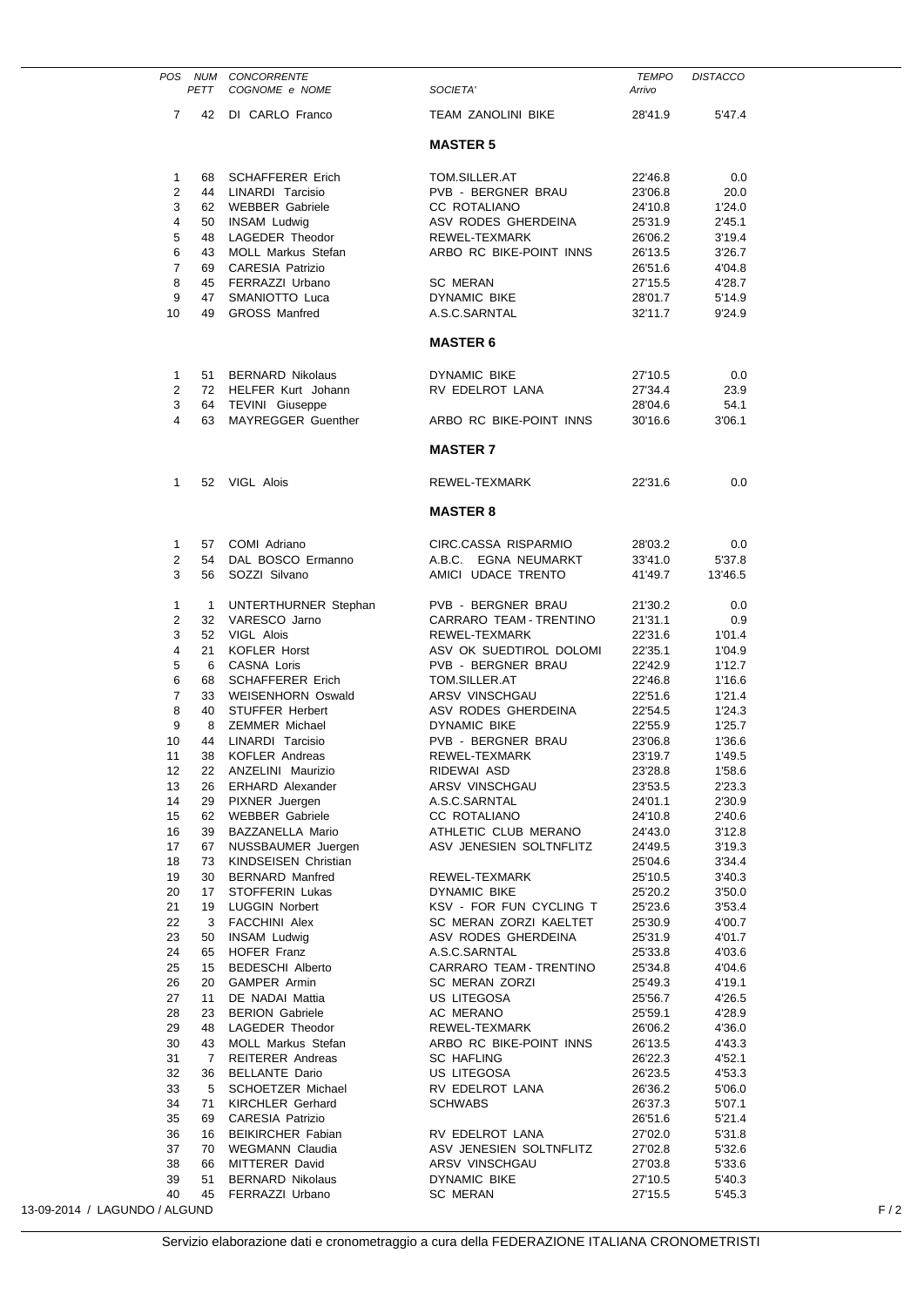|                                |              | POS NUM CONCORRENTE                                |                                                 | <b>TEMPO</b>       | <b>DISTACCO</b>  |     |
|--------------------------------|--------------|----------------------------------------------------|-------------------------------------------------|--------------------|------------------|-----|
|                                | PETT         | COGNOME e NOME                                     | SOCIETA'                                        | Arrivo             |                  |     |
| 41                             |              | 72 HELFER Kurt Johann                              | RV EDELROT LANA                                 | 27'34.4            | 6'04.2           |     |
| 42                             |              | 31 TSCHIGG Armin                                   | DYNAMIC BIKE                                    | 27'54.0            | 6'23.8           |     |
| 43                             |              | 35 ELZENBAUMER Ropert                              | SUEDTIROLER RAINER WURZ                         | 27'55.3            | 6'25.1           |     |
| 44                             |              | 47 SMANIOTTO Luca                                  | DYNAMIC BIKE                                    | 28'01.7            | 6'31.5           |     |
| 45                             |              | 57 COMI Adriano                                    | CIRC.CASSA RISPARMIO                            | 28'03.2            | 6'33.0           |     |
| 46                             |              | 64 TEVINI Giuseppe                                 |                                                 | 28'04.6            | 6'34.4           |     |
| 47                             | 4            | PUTZER Martin                                      | PROFI BIKE TEAM                                 | 28'23.7            | 6'53.5           |     |
| 48                             |              | 42 DI CARLO Franco                                 | <b>TEAM ZANOLINI BIKE</b>                       | 28'41.9            | 7'11.7           |     |
| 49                             |              | 12 DE ZORDO Thomas                                 | DYNAMIC BIKE                                    | 29'06.2            | 7'36.0           |     |
| 50                             |              | 28 HOUSKA David                                    | ARSV VINSCHGAU                                  | 29'20.0            | 7'49.8           |     |
| 51                             |              | 10 PEDERVILLA Werner                               |                                                 | 29'25.3            | 7'55.1           |     |
| 52<br>53                       |              | 60 RAOSS Paola                                     | PVB - BERGNER BRAU                              | 30'11.1            | 8'40.9           |     |
| 54                             | 9            | 63 MAYREGGER Guenther<br>GUGLIELMINO Gianmarco     | ARBO RC BIKE-POINT INNS<br>ATHLETIC CLUB MERANO | 30'16.6<br>30'52.0 | 8'46.4<br>9'21.8 |     |
| 55                             |              | 61 VASSELAI Brigitte                               | A.S.C.SARNTAL                                   | 30'57.1            | 9'26.9           |     |
| 56                             |              | 59 PERTOLL IIse                                    | A.B.C. EGNA NEUMARKT                            | 31'36.7            | 10'06.5          |     |
| 57                             | 49           | <b>GROSS Manfred</b>                               | A.S.C.SARNTAL                                   | 32'11.7            | 10'41.5          |     |
| 58                             |              | 54 DAL BOSCO Ermanno                               | A.B.C. EGNA NEUMARKT                            | 33'41.0            | 12'10.8          |     |
| 59                             | 58           | SITIA Simona                                       | ATHLETIC CLUB MERANO                            | 33'46.2            | 12'16.0          |     |
| 60                             | 56           | SOZZI Silvano                                      | AMICI UDACE TRENTO                              | 41'49.7            | 20'19.5          |     |
|                                |              |                                                    | <b>MASTER WOMEN 1</b>                           |                    |                  |     |
|                                |              |                                                    |                                                 |                    |                  |     |
| $\mathbf{1}$                   |              | 58 SITIA Simona                                    | ATHLETIC CLUB MERANO                            | 33'46.2            | 0.0              |     |
|                                |              |                                                    | <b>MASTER WOMEN 2</b>                           |                    |                  |     |
| $\mathbf{1}$                   |              | 70 WEGMANN Claudia                                 | ASV JENESIEN SOLTNFLITZ                         | 27'02.8            | 0.0              |     |
| $\overline{2}$                 |              | 60 RAOSS Paola                                     | PVB - BERGNER BRAU                              | 30'11.1            | 3'08.3           |     |
| 3                              |              | 61 VASSELAI Brigitte                               | A.S.C.SARNTAL                                   | 30'57.1            | 3'54.3           |     |
| 4                              | 59           | PERTOLL IIse                                       | A.B.C. EGNA NEUMARKT                            | 31'36.7            | 4'33.9           |     |
|                                |              |                                                    | <b>MASCHILE / HERREN</b>                        |                    |                  |     |
|                                |              |                                                    |                                                 |                    |                  |     |
| $\mathbf{1}$<br>$\overline{2}$ | $\mathbf{1}$ | UNTERTHURNER Stephan<br>32 VARESCO Jarno           | PVB - BERGNER BRAU<br>CARRARO TEAM - TRENTINO   | 21'30.2<br>21'31.1 | 0.0              |     |
| 3                              |              | 52 VIGL Alois                                      | REWEL-TEXMARK                                   | 22'31.6            | 0.9<br>1'01.4    |     |
| 4                              | 21           | KOFLER Horst                                       | ASV OK SUEDTIROL DOLOMI                         | 22'35.1            | 1'04.9           |     |
| 5                              | 6            | CASNA Loris                                        | PVB - BERGNER BRAU                              | 22'42.9            | 1'12.7           |     |
| 6                              |              | 68 SCHAFFERER Erich                                | TOM.SILLER.AT                                   | 22'46.8            | 1'16.6           |     |
| $\overline{7}$                 |              | 33 WEISENHORN Oswald                               | ARSV VINSCHGAU                                  | 22'51.6            | 1'21.4           |     |
| 8                              | 40           | <b>STUFFER Herbert</b>                             | ASV RODES GHERDEINA                             | 22'54.5            | 1'24.3           |     |
| 9                              | 8            | <b>ZEMMER Michael</b>                              | <b>DYNAMIC BIKE</b>                             | 22'55.9            | 1'25.7           |     |
| 10                             | 44           | LINARDI Tarcisio                                   | PVB - BERGNER BRAU                              | 23'06.8            | 1'36.6           |     |
| 11                             | 38           | KOFLER Andreas                                     | REWEL-TEXMARK                                   | 23'19.7            | 1'49.5           |     |
| 12                             | 22           | ANZELINI Maurizio                                  | RIDEWAI ASD                                     | 23'28.8            | 1'58.6           |     |
| 13                             | 26           | <b>ERHARD Alexander</b>                            | ARSV VINSCHGAU                                  | 23'53.5            | 2'23.3           |     |
| 14                             | 29           | PIXNER Juergen                                     | A.S.C.SARNTAL                                   | 24'01.1            | 2'30.9           |     |
| 15                             | 62           | <b>WEBBER Gabriele</b>                             | CC ROTALIANO                                    | 24'10.8            | 2'40.6           |     |
| 16                             | 39           | BAZZANELLA Mario                                   | ATHLETIC CLUB MERANO                            | 24'43.0            | 3'12.8           |     |
| 17                             | 67           | NUSSBAUMER Juergen                                 | ASV JENESIEN SOLTNFLITZ                         | 24'49.5            | 3'19.3           |     |
| 18                             | 73           | KINDSEISEN Christian                               |                                                 | 25'04.6            | 3'34.4           |     |
| 19                             | 30           | <b>BERNARD Manfred</b>                             | REWEL-TEXMARK                                   | 25'10.5            | 3'40.3           |     |
| 20<br>21                       | 17<br>19     | STOFFERIN Lukas<br><b>LUGGIN Norbert</b>           | DYNAMIC BIKE<br>KSV - FOR FUN CYCLING T         | 25'20.2<br>25'23.6 | 3'50.0<br>3'53.4 |     |
| 22                             | 3            | <b>FACCHINI Alex</b>                               | SC MERAN ZORZI KAELTET                          | 25'30.9            | 4'00.7           |     |
| 23                             | 50           | <b>INSAM Ludwig</b>                                | ASV RODES GHERDEINA                             | 25'31.9            | 4'01.7           |     |
| 24                             | 65           | HOFER Franz                                        | A.S.C.SARNTAL                                   | 25'33.8            | 4'03.6           |     |
| 25                             | 15           | <b>BEDESCHI Alberto</b>                            | CARRARO TEAM - TRENTINO                         | 25'34.8            | 4'04.6           |     |
| 26                             | 20           | GAMPER Armin                                       | SC MERAN ZORZI                                  | 25'49.3            | 4'19.1           |     |
| 27                             | 11           | DE NADAI Mattia                                    | US LITEGOSA                                     | 25'56.7            | 4'26.5           |     |
| 28                             | 23           | <b>BERION Gabriele</b>                             | AC MERANO                                       | 25'59.1            | 4'28.9           |     |
| 29                             | 48           | LAGEDER Theodor                                    | REWEL-TEXMARK                                   | 26'06.2            | 4'36.0           |     |
| 30                             | 43           | MOLL Markus Stefan                                 | ARBO RC BIKE-POINT INNS                         | 26'13.5            | 4'43.3           |     |
| 31                             | 7            | <b>REITERER Andreas</b>                            | <b>SC HAFLING</b>                               | 26'22.3            | 4'52.1           |     |
| 32                             | 36           | <b>BELLANTE Dario</b>                              | US LITEGOSA                                     | 26'23.5            | 4'53.3           |     |
| 33                             | 5            | SCHOETZER Michael                                  | RV EDELROT LANA                                 | 26'36.2            | 5'06.0           |     |
| 34<br>35                       | 71<br>69     | <b>KIRCHLER Gerhard</b><br><b>CARESIA Patrizio</b> | <b>SCHWABS</b>                                  | 26'37.3<br>26'51.6 | 5'07.1<br>5'21.4 |     |
| 36                             | 16           | <b>BEIKIRCHER Fabian</b>                           | RV EDELROT LANA                                 | 27'02.0            | 5'31.8           |     |
| 37                             | 66           | MITTERER David                                     | ARSV VINSCHGAU                                  | 27'03.8            | 5'33.6           |     |
| 38                             | 51           | <b>BERNARD Nikolaus</b>                            | DYNAMIC BIKE                                    | 27'10.5            | 5'40.3           |     |
| 13-09-2014 / LAGUNDO / ALGUND  |              |                                                    |                                                 |                    |                  | F/3 |